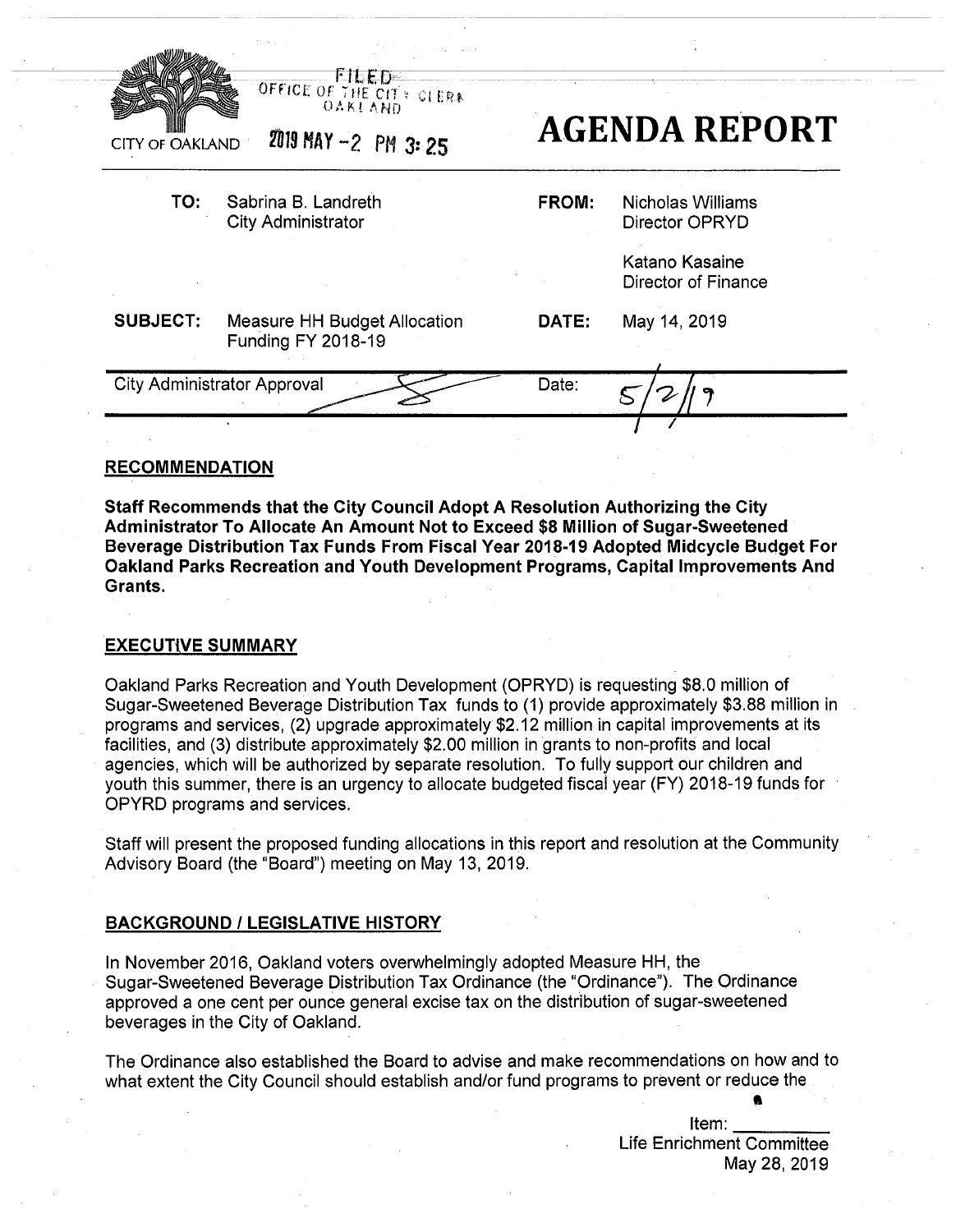#### **Sabrina B. Landreth, City Administrator**

Subject: Measure HH Budget Allocation Funding FY2018-19 Date: May 14, 2019\_\_\_\_\_\_\_\_\_\_ \_\_\_\_\_\_\_\_\_\_\_\_\_\_\_\_\_\_\_\_\_\_ Page 2

health consequences of the con'sumption of sugar-sweetened beverages in Oakland communities.

Resolution No. 87062 C.M.S., established the Sugar-Sweetened Beverage (SSB) Tax Sub-fund within the General Fund and determined that the Oakland Sugar-Sweetened Beverage Distribution tax funds ("SSB tax funds") shall be appropriated by the Oakland City Council only after the Council receives and considers the recommendations of the Board, regarding the expenditure of SSB tax fund revenues for programs that prevent or reduce the health consequences of consuming sugar-sweetened beverages.

# **ANALYSIS AND POLICY ALTERNATIVES**

Over the years, the City faces numerous challenges in OPRYD self-sustaining fund which does not fully cover the programs and services provided at our parks. The operational costs have far exceeded the growth in user fee revenues which have been kept at a low level to encourage our most vulnerable communities to access our services and facilities. For example, in FY 2017-18 budgeted revenues were below actual revenues resulting in a \$1.2 million deficit. This does not include the costs of maintaining the facilities and any costs for capital improvements. These challenges cause staff positions to go unfilled and result in OPRYD's inability to deliver, expand, and sustain core programs for youth. OPRYD's facilities are also pressured by limited resources in the Landscaping & Lighting Assessment District that supports all of OPRYD's recreational facilities and grounds. The reduced maintenance of parks & recreation centers results in less desirable City parks and facilities and fewer resources to reinvest and deliver services.

In order for OPRYD to provide programs and services this summer and to upgrade its facilities, staff is recommending the following allocation of funds noted in *Table 1* below:

# **Programs / Services Funds** City-wide Sports, Aquatics, Girls Sports and EOSC<br>
Capital Improvements (playarounds, tot lots, City pools and sports facilities) 52.12 million Capital Improvements (playgrounds, tot lots, City pools and sports facilities) | \$2.12 million<br>Grants to Non-Profits and Local Agencies | \$2.00 million Grants to Non-Profits and Local Agencies **\$2.00 million**<br>Total \$8.00 million Total \$8.00 million

#### **Table 1: Measure HH Fund Allocation:**

These moneys will be used to expand and fund:

- 1) City-wide Aquatics
- 2) City-wide Sports and Fitness Programs
- 3) East Oakland Sports Center; and
- 4) Town Camp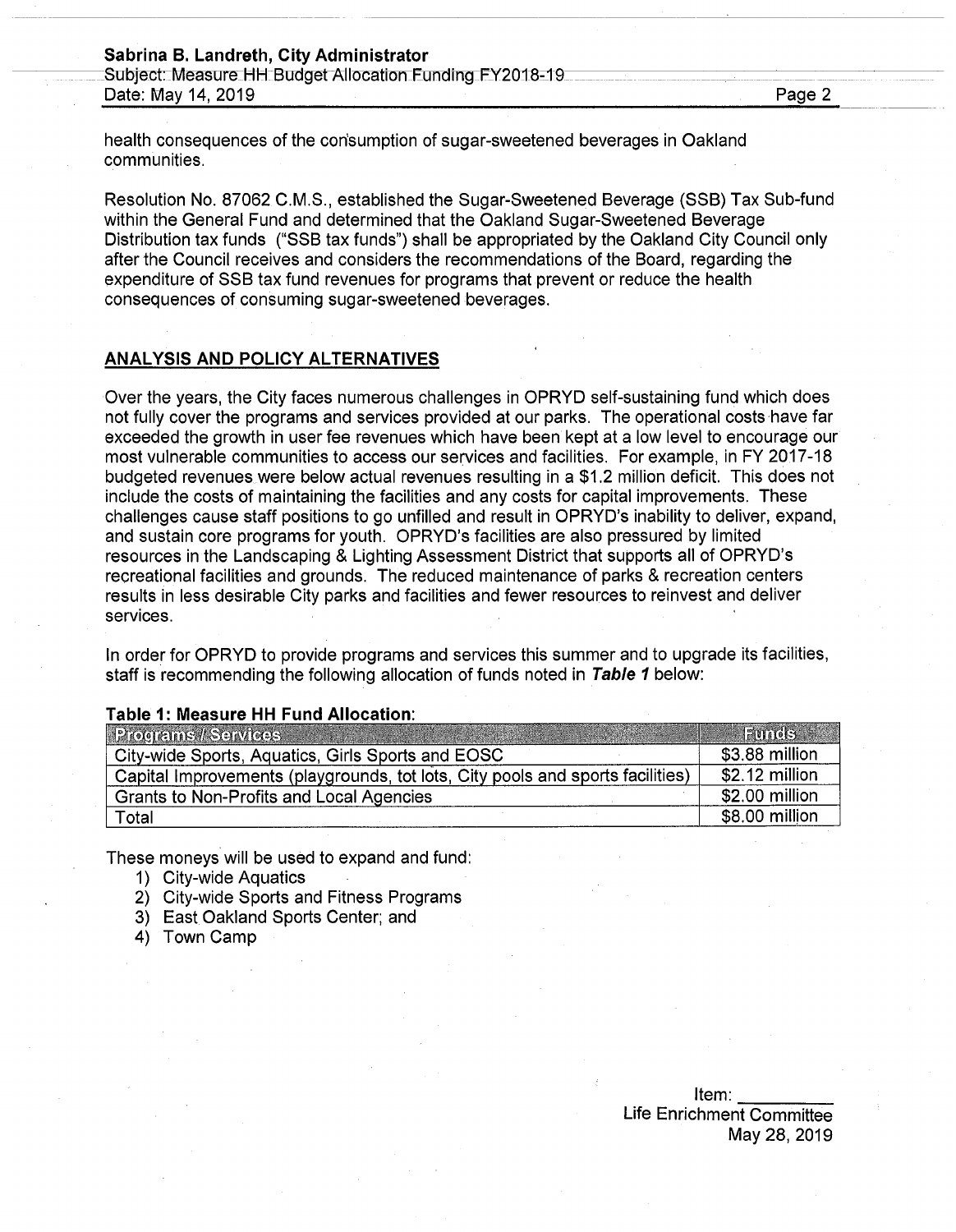# **Sabrina B. Landreth, City Administrator**

Subject: Measure HH Budget Allocation Funding FY2018-19 Date: May 14, 2019 **Date: May 14, 2019** 

# *City-wide Aquatics*

The City-wide Aquatics Program serves 200,000 swimmers annually. OPRYD operates six pool facilities within the City of Oakland, including Temescal Pool, Live Oak Pool, Fremont Pool, Lions Pool at Dimond Park, deFremery Pool, and an indoor aquatic facility at the East Oakland Sports Center. This allocation will give OPRYD the ability to continue free and/or reduced fees for swimming lessons, with the goal that all youth in Oakland have swim lessons by  $5<sup>th</sup>$  grade. Additionally, the allocation will allow OPRYD the ability to provide longer hours during spring, summer and other out-of-school times. The Aquatics program is often an entry point for young employees. This gives Oakland's youth both access to learn to swim and also then access to employment opportunities. Many of OPRYD youth continue training to become certified lifeguards. This funding will also allow for necessary capital maintenance and/or capital improvements at the six facilities.

### *City-wide Sports and Fitness Programs*

The City-wide Sports and Fitness Program serves 25,000 participants annually. Youth and adults participate in a variety of program offerings to include basketball, football, baseball, and soccer. This funding gives OPRYD the opportunity to provide introductions to alternative sports and fitness options such as Lacrosse and Tai Chi. With over 100,000 youth living in Oakland, there is a grave need for OPRYD to expand the City-wide sports and fitness programs and provide access to organized and recreational sports at every Recreation Center. Additionally, this allocation of funds will provide the opportunity to create a City-wide sports program in conjunction and coordination with Oakland Unified School District. OPRYD will be intentional about creating sports and fitness opportunities for girls, often left out of sports program. OPRYD will take an equitable approach to creating programming for boys and girls in Oakland.

This funding also provides for a new summer program: Community Fitness Hour. The Community Fitness Hour will occur every Wednesday in June and July and will rotate to various centers throughout the City. The program is free and intended for the whole family to come out and enjoy.

#### *East Oakland Sports Center; and*

The East Oakland Sports Center (EOSC) is a state-of-the-art Fitness, Aquatic, and Dance Center in a recreation complex that is a destination venue for the City of Oakland residents and visitors. It is affordable and accessible to the community and the 25,000-square foot East Oakland Sports Center offers a wide variety of year-round recreation programs emphasizing health, wellness and fitness that are available to all ages. This allocation of funds creates the opportunity to provide new scholarships and reduced fees for seniors and youth. It will allow OPRYD to create specific programs with the adjacent senior center to get older adults into the pool, into the fitness center and into the fitness classes. Furthermore the funds will help OPRYD to create a Teen Fitness Program that is led by Certified Personal Trainers, Nutrition Specialist, and Aquatic Instructors to develop and achieve individual goals.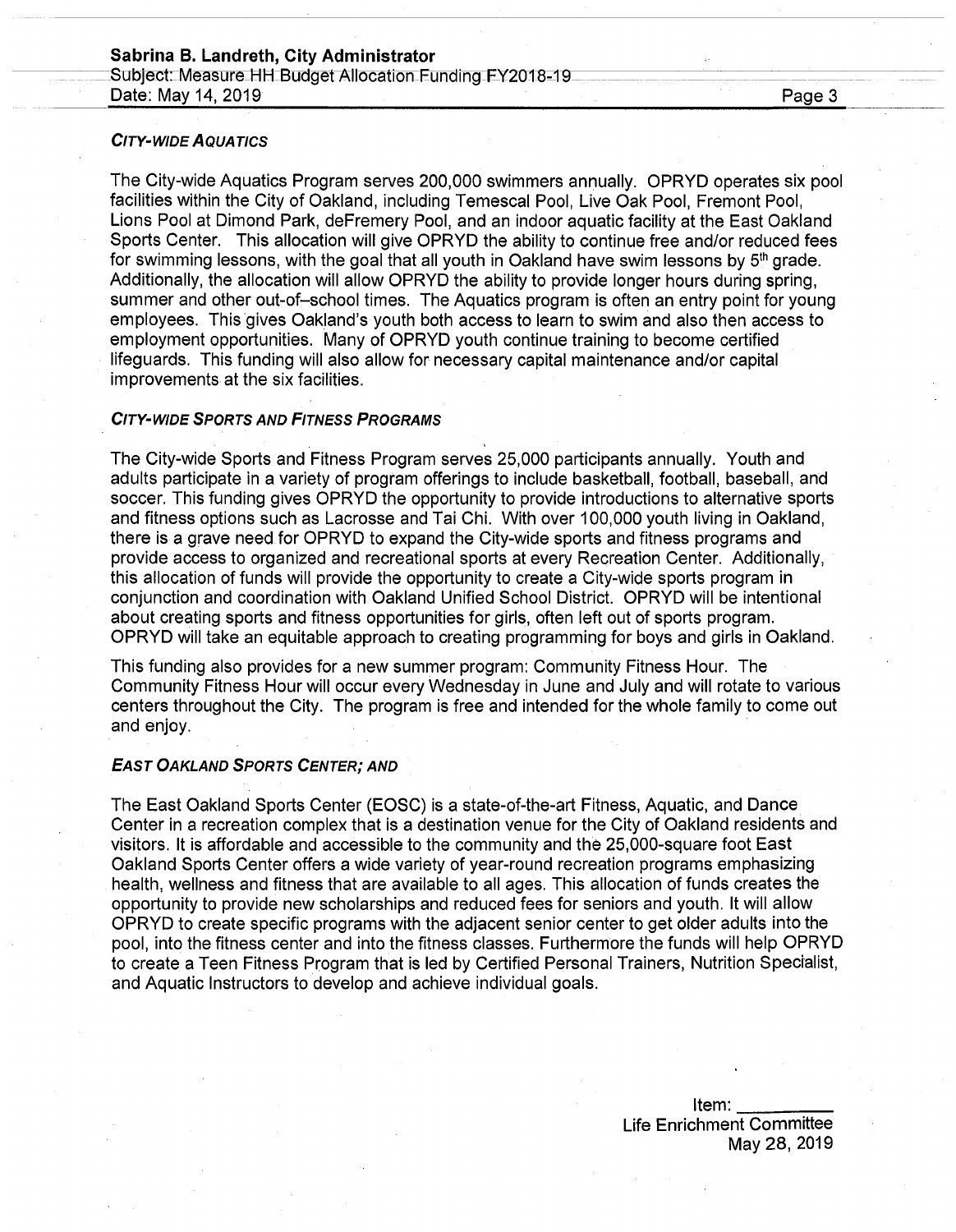#### *Town Camp*

Town Camp is OPRYD's Youth Summer Experience and now one of Oakland's most sought after summer program. This high-quality learning, exploring, and thinking curriculum of this program includes field trips to some of the Bay Area's great destinations. Over 4,000 youth participated in 2018 inaugural Town Camp. OPRYD expects registration to increase by 20-25 percent this year, based on the successes of 2018. OPRYD created programming relationships with 17 Community/Corporate Partners in the establishment of Town Camp and served 800- 1000 healthy meals and 800-1000 snacks daily. With a commitment to never turn a child away, OPRYD provided over \$265,000 in scholarships - not sustainable with current resources. Without SSB tax funding, TOWN CAMP and its high-quality programs are in jeopardy.

Staff will return to City Council with a proposed resolution that authorizes the grant agreements in specific amounts not to exceed the \$2 million allocated by this resolution.

# **FISCAL IMPACT**

The \$8.0 million from budgeted FY 2018-19 revenues will be fully covered by SSB tax funds. This will not have an adverse impact on any of the City's other funds.

# **PUBLIC OUTREACH / INTEREST**

No public outreach was required in the preparation of this report. However, the department regularly reports to the Sugar-Sweetened Beverage Community Advisory Board concerning project expenditures.

# **COORDINATION**

The report was prepared in coordination with the Oakland Parks Recreation and Youth Development, Public Works Department, the Finance Department, and the City Administrator's Office.

#### **SUSTAINABLE OPPORTUNITIES**

*Economic*: Preserves the ability for residents to live in Oakland, enhancing the local economy and supporting local businesses.

*Environmental:* Clean parks, tot lots, and recreational facilities and provide plants that produce oxygen and trees that filter air.

*Social Equity.* Parks and recreational facilities provide a venue for healthy activities and a safe environment for the public.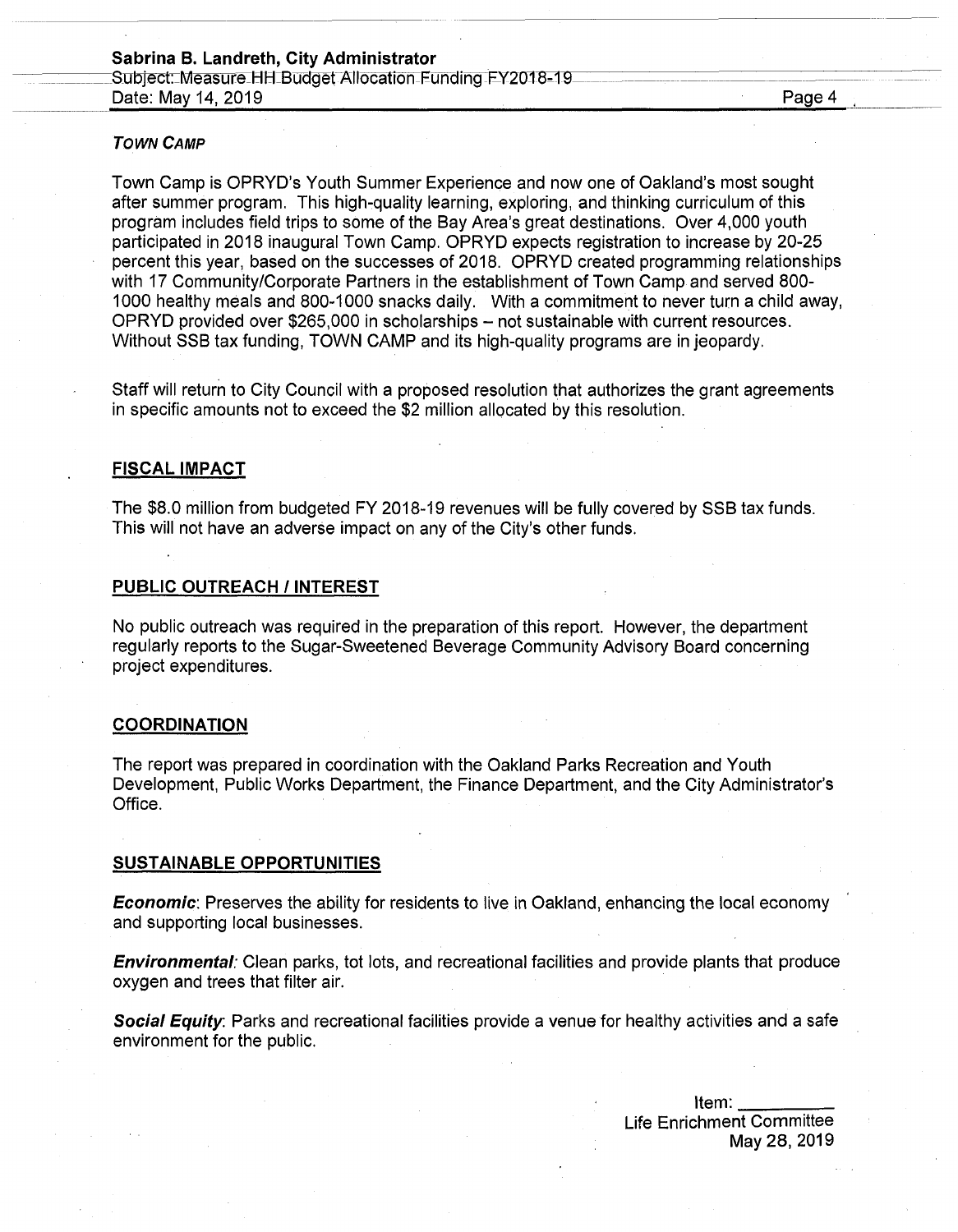# **ACTION REQUESTED OF THE CITY COUNCIL**

Staff Recommends that the City Council Adopt A Resolution Authorizing the City Administrator To Allocate An Amount Not to Exceed \$8.0 Million of Sugar-Sweetened Beverage Tax Funds From FY 2018-19 Adopted Midcycle Budget For Oakland Parks Recreation and Youth Development Programs, Capital Improvements and Grants.

For questions regarding this report, please contact Nicholas Williams at (510) 238-7527 or Katano Kasaine at (510) 238-2989.

Respectfully submitted,

**2**

Nicholas Williams Director of Oakland Parks Recreation and Youth Development

*4*

Katano Kasaine Director of Finance

Prepared by: Jason Wong Finance Manager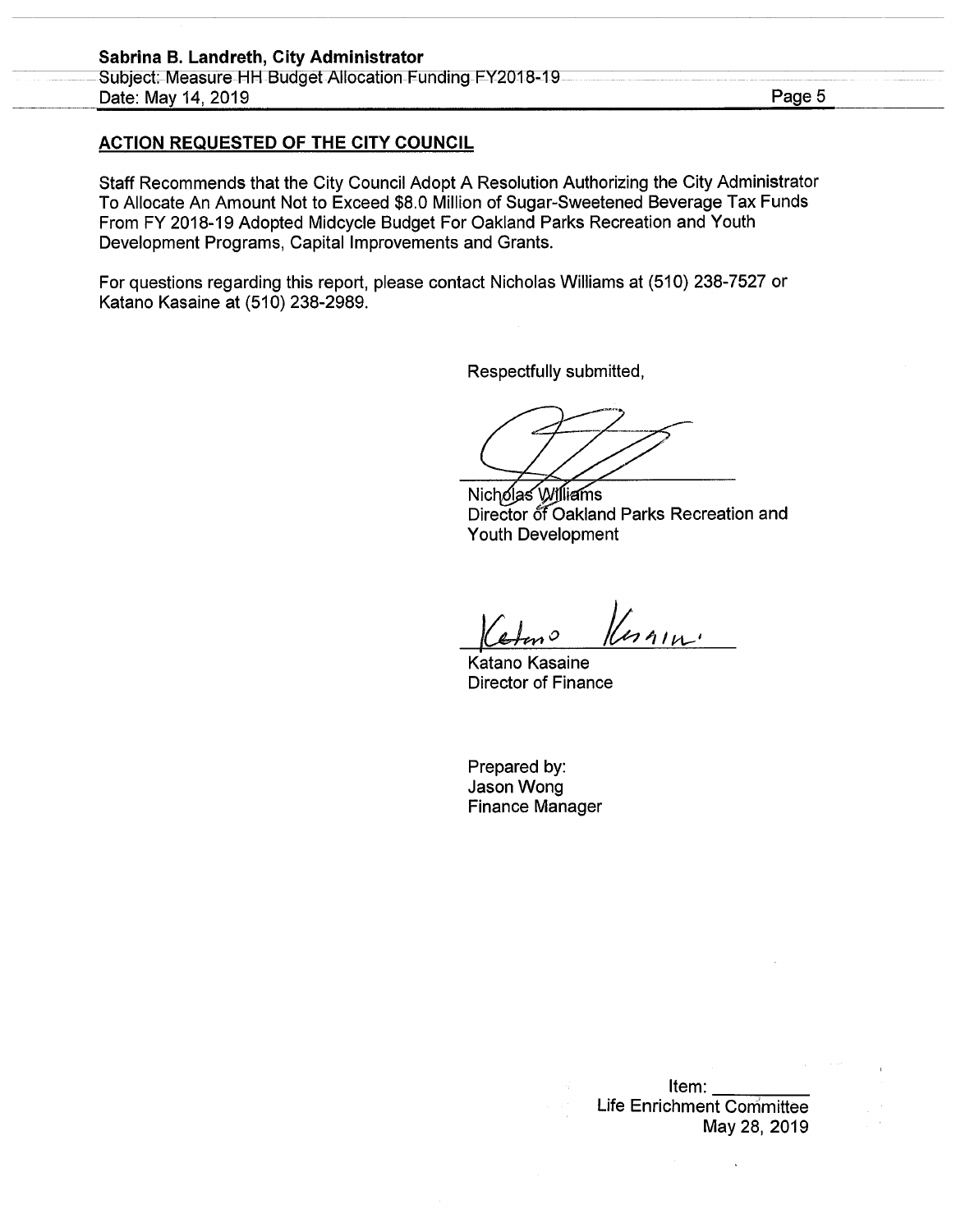Approved as to Form and Legality

**PM 3:**  $25$  City Attorney's Office

OF THE CIT : CLERK **flalM**

# **OAKLAND CITY COUNCIL**

**RESOLUTION NO. C.M.S.**

**RESOLUTION AUTHORIZING THE CITY ADMINISTRATOR TO ALLOCATE AN AMOUNT NOT TO EXCEED \$8 MILLION OF SUGAR-SWEETENED BEVERAGE DISTRIBUTION TAX FUNDS FROM FISCAL YEAR 2018-19 ADOPTED MIDCYCLE BUDGET FOR OAKLAND PARKS RECREATION AND YOUTH DEVELOPMENT PROGRAMS, CAPITAL IMPROVEMENTS AND GRANTS**

**WHEREAS,** Measure HH, the Sugar-Sweetened Beverage Distribution Tax Ordinance (the "Ordinance"), was approved by the Oakland voters in the November 8, 2016 General Election; and

**WHEREAS,** the Ordinance established the tax of <sup>1</sup> cent per ounce on the distribution of sugar-sweetened beverages effective July 1, 2017; and

**WHEREAS,** the Ordinance also established the Sugar-Sweetened Beverage Distribution Tax Advisory Board ("Board") to advise and make recommendations to the City Council on the expenditure of these tax revenues; and

**WHEREAS,** all Sugar-Sweetened Beverage (SSB) Tax revenue collected and remitted to the City is deposited in the City of Oakland's unrestricted general fund and in the Sugar-Sweetened Beverage Tax Sub-fund to be used for any lawful government purpose; and

**WHEREAS,** Resolution No. 87062 C.M.S. established the Sugar-Sweetened Beverage Distribution Tax Fund (the "SSB Fund") for the purpose of collecting the revenues from the tax, and established City Council policy to consider the Board's recommendations regarding appropriations; and

**WHEREAS,** staff will present the proposed funding allocations referenced in this resolution at the Board's meeting on May 13, 2019; and

**WHEREAS,** appropriations in the amount of approximately \$3.88 million is available for Oakland Parks Recreation and Youth Development programs and services, approximately \$2.12 million is available for capital improvements and approximately \$2.0 million is available for grants to non-profits and other local agencies in the FY 2018-19 adopted Midcycle Budget; and